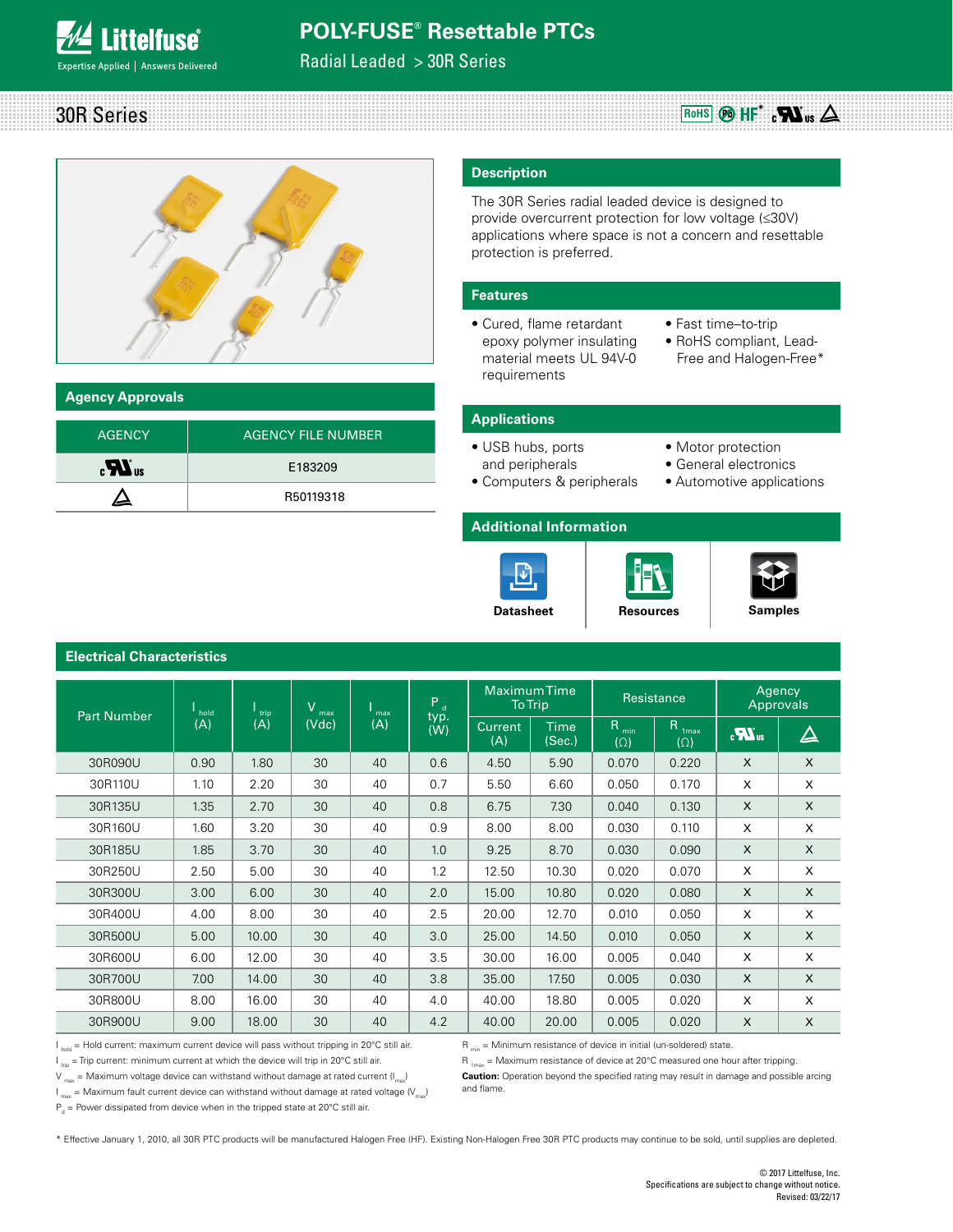Radial Leaded > 30R Series

**Average Time Current Curves**



#### **Temperature Rerating**

|                    | <b>Ambient Operation Temperature</b> |                 |               |                |                |                |                |                |                |  |
|--------------------|--------------------------------------|-----------------|---------------|----------------|----------------|----------------|----------------|----------------|----------------|--|
|                    | $-40^{\circ}$ C                      | $-20^{\circ}$ C | $0^{\circ}$ C | $20^{\circ}$ C | $40^{\circ}$ C | $50^{\circ}$ C | $60^{\circ}$ C | $70^{\circ}$ C | $85^{\circ}$ C |  |
| <b>Part Number</b> | Hold Current (A)                     |                 |               |                |                |                |                |                |                |  |
| 30R090U            | 1.31                                 | 1.17            | 1.04          | 0.90           | 0.75           | 0.69           | 0.61           | 0.55           | 0.47           |  |
| 30R110U            | 1.60                                 | 1.43            | 1.27          | 1.10           | 0.91           | 0.85           | 0.75           | 0.67           | 0.57           |  |
| 30R135U            | 1.96                                 | 1.76            | 1.55          | 1.35           | 1.12           | 1.04           | 0.92           | 0.82           | 0.70           |  |
| 30R160U            | 2.32                                 | 2.08            | 1.84          | 1.60           | 1.33           | 1.23           | 1.09           | 0.98           | 0.83           |  |
| 30R185U            | 2.68                                 | 2.41            | 2.13          | 1.85           | 1.54           | 1.42           | 1.26           | 1.13           | 0.96           |  |
| 30R250U            | 3.63                                 | 3.25            | 2.88          | 2.50           | 2.08           | 1.93           | 1.70           | 1.53           | 1.30           |  |
| 30R300U            | 4.35                                 | 3.90            | 3.45          | 3.00           | 2.49           | 2.31           | 2.04           | 1.83           | 1.56           |  |
| 30R400U            | 5.80                                 | 5.20            | 4.60          | 4.00           | 3.32           | 3.08           | 2.72           | 2.44           | 2.08           |  |
| 30R500U            | 7.25                                 | 6.50            | 5.75          | 5.00           | 4.15           | 3.85           | 3.40           | 3.05           | 2.60           |  |
| 30R600U            | 8.70                                 | 7.80            | 6.90          | 6.00           | 4.98           | 4.62           | 4.08           | 3.66           | 3.12           |  |
| 30R700U            | 10.15                                | 9.10            | 8.05          | 7.00           | 5.81           | 5.39           | 4.76           | 4.27           | 3.64           |  |
| 30R800U            | 11.60                                | 10.40           | 9.20          | 8.00           | 6.64           | 6.16           | 5.44           | 4.88           | 4.16           |  |
| 30R900U            | 13.05                                | 11.70           | 10.35         | 9.00           | 7.47           | 6.93           | 6.12           | 5.49           | 4.68           |  |

### 100000 10000 1000 **Time in Seconds Time in Seconds C H K LM**100 **AB DE F G I J** 10 1 0.1  $0.01$  0.1 0.1 1 10 100 **Current in Amperes**

The average time current curves and Temperature Rerating curve performance is affected by a number or variables, and these curves provided as guidance only. Customer must verify the performance in their application.

### **Temperature Rerating Curve**



Note:

Typical Temperature rerating curve, refer to table for derating data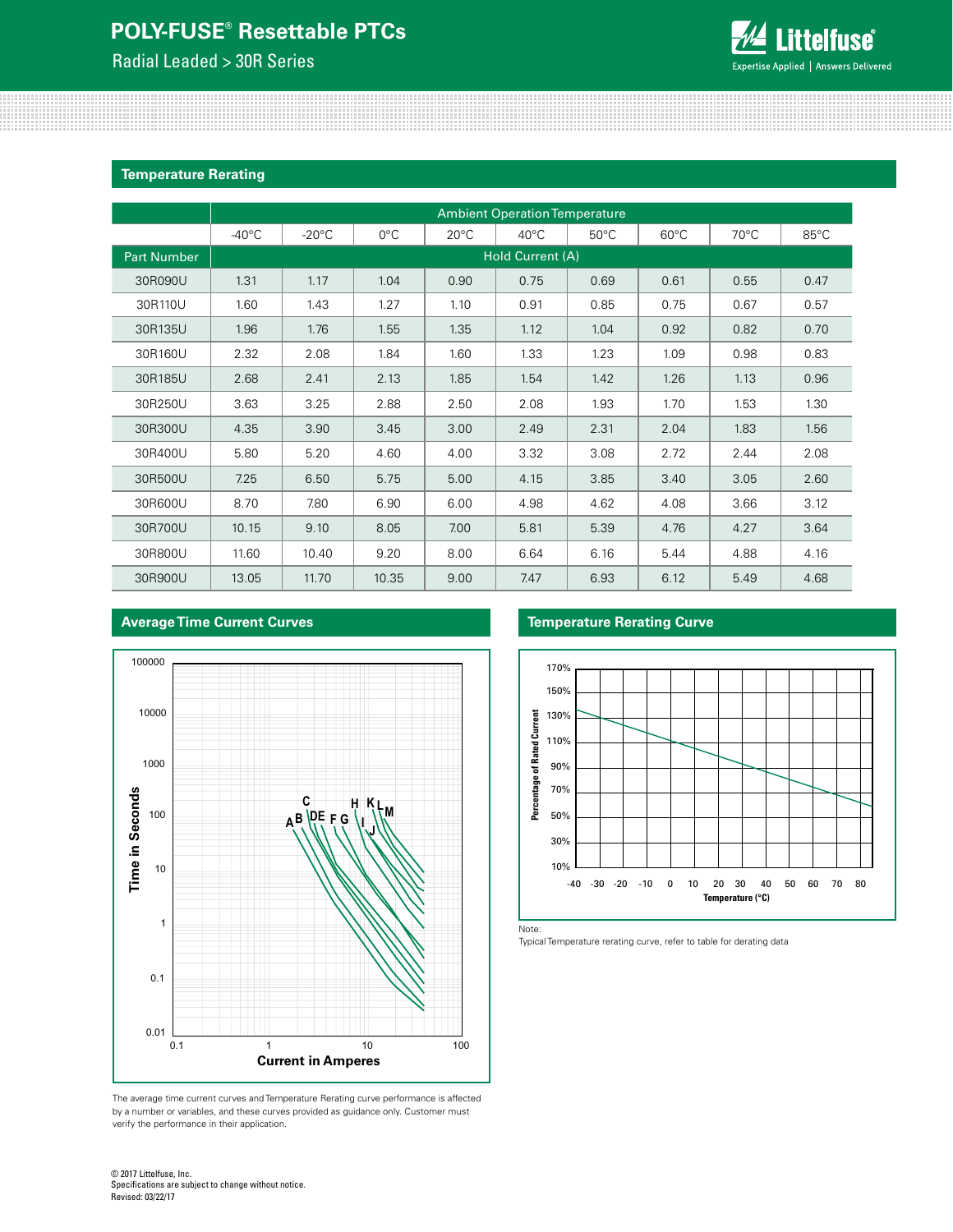Radial Leaded > 30R Series

### **Soldering Parameters - Wave Soldering**

|                         | Refer to the condition recommended<br>by the flux manufacturer.                                        |  |  |  |  |  |
|-------------------------|--------------------------------------------------------------------------------------------------------|--|--|--|--|--|
| <b>Pre-Heating Zone</b> | Max. ramping rate should not exceed<br>4°C/Sec.                                                        |  |  |  |  |  |
| <b>Soldering Zone</b>   | Max. solder temperature should not<br>exceed 260°C                                                     |  |  |  |  |  |
|                         | Time within 5°C of actual Max, solder<br>temperature within 3 - 5 seconds                              |  |  |  |  |  |
|                         | Total time from 25°C room to Max.<br>solder temperature within 5 minutes<br>including Pre-Heating time |  |  |  |  |  |
|                         | Cooling by natural convection in air.                                                                  |  |  |  |  |  |
| <b>Cooling Zone</b>     | Max. ramping down rate should not<br>exceed 6°C/Sec.                                                   |  |  |  |  |  |



### **Physical Specifications**

| <b>Lead Material</b>                | 0.90-1.85A: Tin-plated Copper clad steel<br>2.50-9.00A: Tin-plated Copper |
|-------------------------------------|---------------------------------------------------------------------------|
| Soldering<br><b>Characteristics</b> | Solderability per MIL-STD-202,<br>Method 208                              |
| <b>Insulating Material</b>          | Cured, flame retardant epoxy polymer<br>meets UL94V-0 requirements.       |
| <b>Device Labeling</b>              | Marked with 'LF', voltage, current rating,<br>and date code               |

#### **Environmental Specifications**

| <b>Operating/Storage</b><br><b>Temperature</b>                       | $-40^{\circ}$ C to $+85^{\circ}$ C                                                    |
|----------------------------------------------------------------------|---------------------------------------------------------------------------------------|
| <b>Maximum Device Surface</b><br><b>Temperature in Tripped State</b> | $125^{\circ}$ C                                                                       |
| <b>Passive Aging</b>                                                 | $+85^{\circ}$ C, 1000 hours<br>$-$ /+5% typical resistance<br>change                  |
| <b>Humidity Aging</b>                                                | +85°C, 85% R.H., 1000 hours<br>$-$ /+5% typical resistance<br>change                  |
| <b>Thermal Shock</b>                                                 | $+85^{\circ}$ C to -40 $^{\circ}$ C 10 times<br>$-$ /+5% typical resistance<br>change |
| <b>Solvent Resistance</b>                                            | MIL-STD-202, Method 215<br>No change                                                  |
| <b>Moisture Resistance Level</b>                                     | Level 1, J-STD-020                                                                    |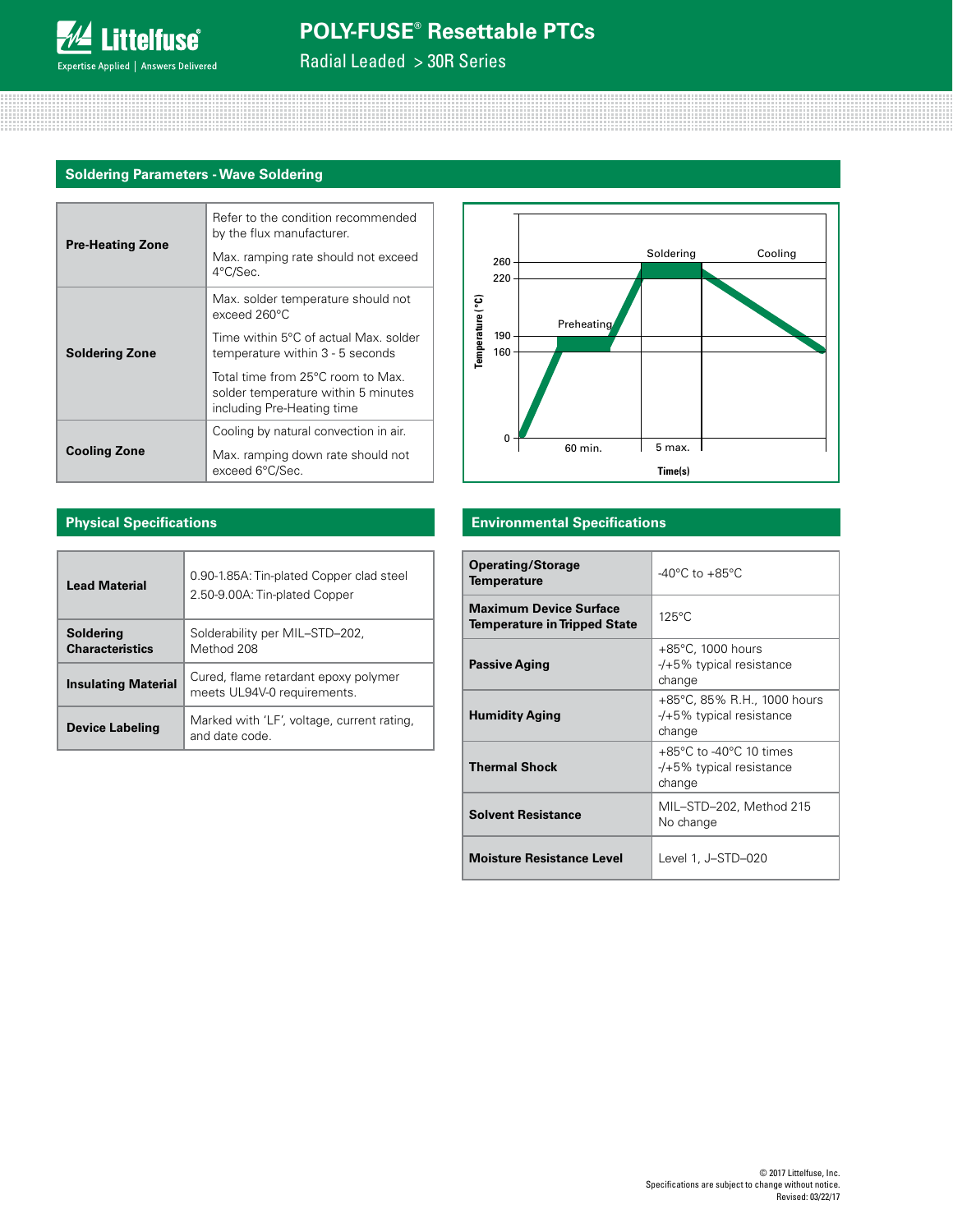Radial Leaded > 30R Series



**Dimensions**



### **Part Marking System**



|                       | B<br>A |       | $\mathsf{C}$<br>D |       |               | E     |        | F.   |               | <b>Physical Characteristics</b> |               |      |                                |      |                 |
|-----------------------|--------|-------|-------------------|-------|---------------|-------|--------|------|---------------|---------------------------------|---------------|------|--------------------------------|------|-----------------|
| Part<br><b>Number</b> | Inches | mm    | Inches            | mm    | <b>Inches</b> | mm    | Inches | mm   | <b>Inches</b> | mm                              | <b>Inches</b> | mm   | Lead $\overline{\text{(dia)}}$ |      | <b>Material</b> |
|                       | Max.   | Max.  | Max.              | Max.  | Typ.          | Typ.  | Min.   | Min. | Max.          | Max.                            | Typ.          | Typ. | <b>Inches</b>                  | mm   |                 |
| 30R090U               | 0.29   | 7.40  | 0.48              | 12.20 | 0.20          | 5.10  | 0.30   | 7.60 | 0.12          | 3.00                            | 0.039         | 1.0  | 0.02                           | 0.51 | Sn/CuFe         |
| 30R110U               | 0.29   | 7.40  | 0.56              | 14.20 | 0.20          | 5.10  | 0.30   | 7.60 | 0.12          | 3.00                            | 0.039         | 1.0  | 0.02                           | 0.51 | Sn/CuFe         |
| 30R135U               | 0.35   | 8.90  | 0.53              | 13.50 | 0.20          | 5.10  | 0.30   | 7.60 | 0.12          | 3.00                            | 0.039         | 1.0  | 0.02                           | 0.51 | Sn/CuFe         |
| 30R160U               | 0.35   | 8.90  | 0.60              | 15.20 | 0.20          | 5.10  | 0.30   | 7.60 | 0.12          | 3.00                            | 0.039         | 1.0  | 0.02                           | 0.51 | Sn/CuFe         |
| 30R185U               | 0.40   | 10.20 | 0.62              | 15.70 | 0.20          | 5.10  | 0.30   | 7.60 | 0.12          | 3.00                            | 0.039         | 1.0  | 0.02                           | 0.51 | Sn/CuFe         |
| 30R250U               | 0.45   | 11.40 | 0.72              | 18.30 | 0.20          | 5.10  | 0.30   | 7.60 | 0.12          | 3.00                            | 0.039         | 1.0  | 0.02                           | 0.51 | Sn/Cu           |
| 30R300U               | 0.45   | 11.40 | 0.76              | 19.20 | 0.20          | 5.10  | 0.30   | 7.60 | 0.12          | 3.00                            | 0.047         | 1.2  | 0.03                           | 0.81 | Sn/Cu           |
| 30R400U               | 0.55   | 14.00 | 0.87              | 22.00 | 0.20          | 5.10  | 0.30   | 7.60 | 0.12          | 3.00                            | 0.047         | 1.2  | 0.03                           | 0.81 | Sn/Cu           |
| 30R500U               | 0.55   | 14.00 | 1.01              | 25.60 | 0.40          | 10.20 | 0.30   | 7.60 | 0.12          | 3.00                            | 0.047         | 1.2  | 0.03                           | 0.81 | Sn/Cu           |
| 30R600U               | 0.65   | 16.50 | 1.06              | 26.80 | 0.40          | 10.20 | 0.30   | 7.60 | 0.12          | 3.00                            | 0.047         | 1.2  | 0.03                           | 0.81 | Sn/Cu           |
| 30R700U               | 0.75   | 19.10 | 1.13              | 28.60 | 0.40          | 10.20 | 0.30   | 7.60 | 0.12          | 3.00                            | 0.047         | 1.2  | 0.03                           | 0.81 | Sn/Cu           |
| 30R800U               | 0.85   | 21.60 | 1.22              | 31.10 | 0.40          | 10.20 | 0.30   | 7.60 | 0.12          | 3.00                            | 0.047         | 1.2  | 0.03                           | 0.81 | Sn/Cu           |
| 30R900U               | 0.95   | 24.10 | 1.24              | 31.60 | 0.40          | 10.20 | 0.30   | 7.60 | 0.12          | 3.00                            | 0.047         | 1.2  | 0.03                           | 0.81 | Sn/Cu           |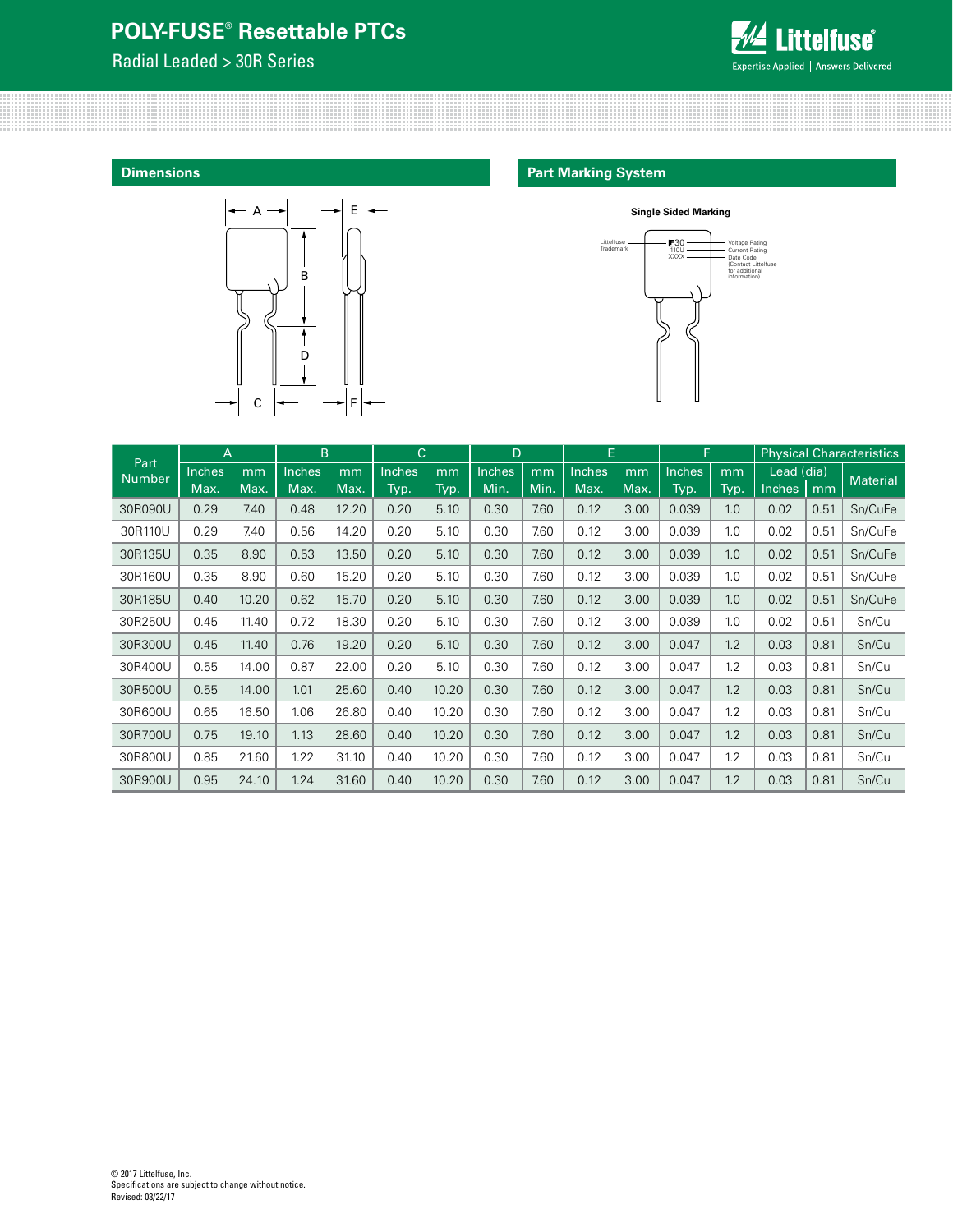Radial Leaded > 30R Series





#### **Packaging**

| <b>Part Number</b> | <b>Ordering Number</b> | hold<br>(A) | $h$ old<br>Code | <b>Packaging Option</b> | Quantity | <b>Quantity &amp; Packaging</b><br>Codes |
|--------------------|------------------------|-------------|-----------------|-------------------------|----------|------------------------------------------|
| 30R090U            | 30R090UU               | 0.90        | 090             | <b>Bulk</b>             | 500      | $\cup$                                   |
|                    | 30R090UPR              |             |                 | Tape and Ammo           | 2000     | <b>PR</b>                                |
| 30R110U            | 30R110UU               | 1.10        | 110             | <b>Bulk</b>             | 500      | $\cup$                                   |
|                    | 30R110UPR              |             |                 | Tape and Ammo           | 2000     | PR                                       |
| 30R135U            | 30R135UU               | 1.35        | 135             | <b>Bulk</b>             | 500      | $\cup$                                   |
|                    | 30R135UPR              |             |                 | Tape and Ammo           | 2000     | PR                                       |
| 30R160U            | 30R160UU               | 1.60        | 160             | <b>Bulk</b>             | 500      | U                                        |
|                    | 30R160UPR              |             |                 | Tape and Ammo           | 2000     | PR                                       |
| 30R185U            | 30R185UU               | 1.85        | 185             | <b>Bulk</b>             | 500      | $\cup$                                   |
|                    | 30R185UPR              |             |                 | Tape and Ammo           | 2000     | <b>PR</b>                                |
| 30R250U            | 30R250UU               | 2.50        | 250             | <b>Bulk</b>             | 500      | U                                        |
|                    | 30R250UPR              |             |                 | Tape and Ammo           | 2000     | PR                                       |
| 30R300U            | 30R300UU               | 3.00        | 300             | <b>Bulk</b>             | 500      | $\cup$                                   |
|                    | 30R300UPR              |             |                 | Tape and Ammo           | 2000     | <b>PR</b>                                |
| 30R400U            | 30R400UF               | 4.00        | 400             | <b>Bulk</b>             | 200      | F                                        |
|                    | 30R400UMR              |             |                 | Tape and Ammo           | 1000     | <b>MR</b>                                |
| 30R500U            | 30R500UF               | 5.00        | 500             | <b>Bulk</b>             | 200      | F                                        |
|                    | 30R500UMR              |             |                 | Tape and Ammo           | 1000     | <b>MR</b>                                |
| 30R600U            | 30R600UF               | 6.00        | 600             | <b>Bulk</b>             | 200      | E                                        |
|                    | 30R600UMR              |             |                 | Tape and Ammo           | 1000     | <b>MR</b>                                |
|                    | 30R700UF               |             |                 | <b>Bulk</b>             | 200      | F                                        |
| 30R700U            | 30R700UMR              | 7.00        | 700             | Tape and Ammo           | 1000     | <b>MR</b>                                |
| 30R800U            | 30R800UH               | 8.00        | 800             | <b>Bulk</b>             | 100      | H                                        |
| 30R900U            | 30R900UH               | 9.00        | 900             | <b>Bulk</b>             | 100      | H                                        |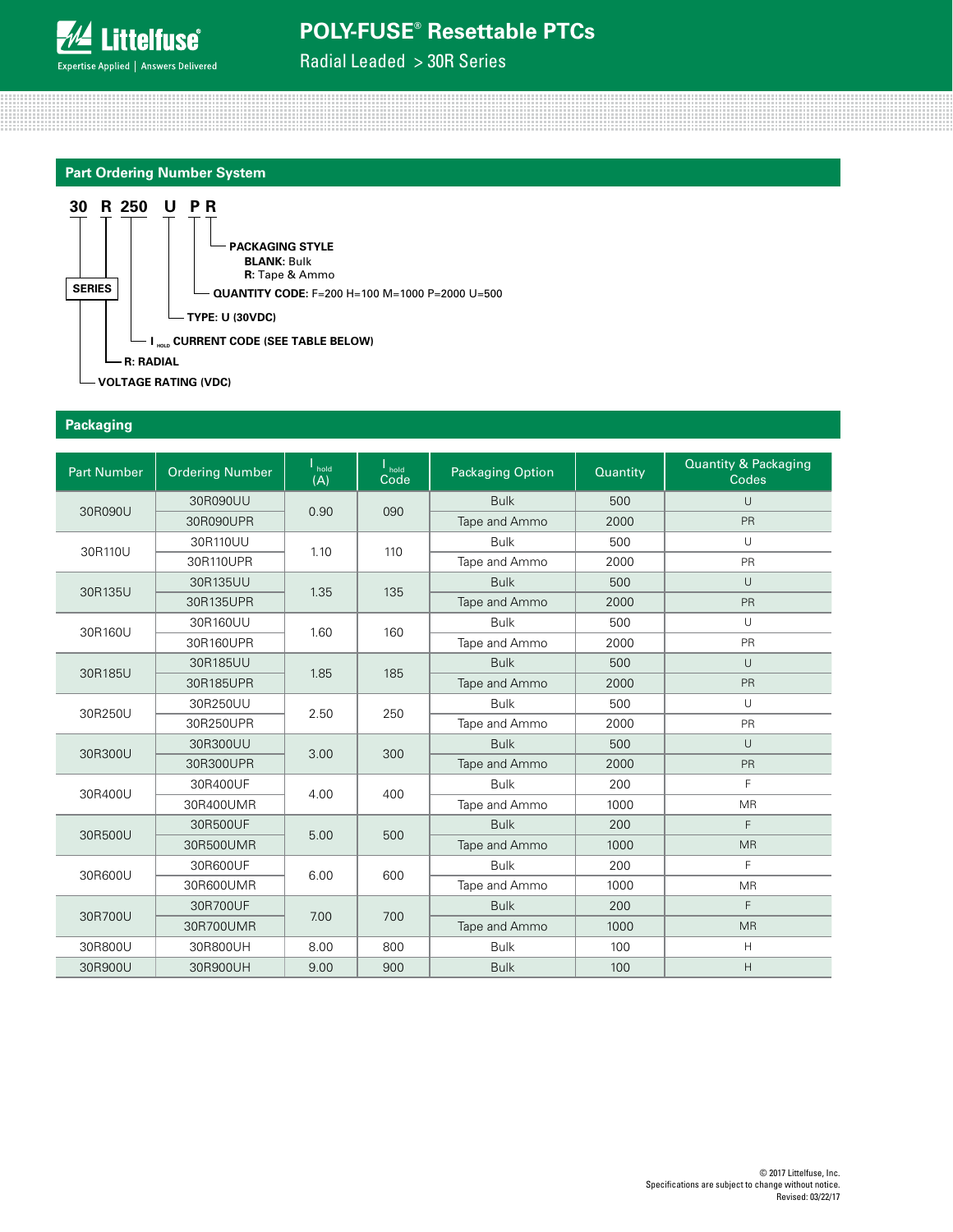Radial Leaded > 30R Series



**Tape and Ammo Specifications**

Devices taped using EIA468-B/IE286-2 standards. See table below and Figure 1 for details.

| bowlood tapou domig Em Hoo Britzoo z otamaardo. Ooo tabio bolow and Higaro Thor dotalio.<br><b>Dimension</b> | <b>EIA Mark</b>  | <b>IEC Mark</b>  | <b>Dimensions</b> |                |  |  |
|--------------------------------------------------------------------------------------------------------------|------------------|------------------|-------------------|----------------|--|--|
|                                                                                                              |                  |                  | Dim. (mm)         | Tol. (mm)      |  |  |
| Carrier tape width                                                                                           | W                | W                | 18                | $-0.5/ +1.0$   |  |  |
| Hold down tape width:                                                                                        | W <sub>4</sub>   | W <sub>o</sub>   | 11                | min.           |  |  |
| Top distance between tape edges                                                                              | $W_{6}$          | W <sub>2</sub>   | 3                 | max.           |  |  |
| Sprocket hole position                                                                                       | W,               | $W_1$            | 9                 | $-0.5/+0.75$   |  |  |
| Sprocket hole diameter*                                                                                      | $D_{o}$          | $D_{o}$          | $\overline{4}$    | $-0.32 / +0.2$ |  |  |
| Abscissa to plane(straight lead)                                                                             | н                | н                | 18.5              | $-/- 3.0$      |  |  |
| Abscissa to plane(kinked lead)                                                                               | H <sub>o</sub>   | H <sub>o</sub>   | 16                | $-/- 0.5$      |  |  |
| Abscissa to top: 30R090-30R185                                                                               | Н,               | Н,               | 32.2              | max.           |  |  |
| Abscissa to top: 30R250-30R900                                                                               |                  |                  | 45.0              | max.           |  |  |
| Overall width w/o lead protrusion: 30R090-30R185                                                             | $\mathbf{c}_{1}$ |                  | 42.5              | max.           |  |  |
| Overall width w/o lead protrusion: 30R250-30R900                                                             |                  |                  | 56                | max.           |  |  |
| Overall width w/ lead protrusion: 30R090-30R185                                                              | $C_{2}$          |                  | 43.2              | max.           |  |  |
| Overall width w/ lead protrusion: 30R250-30R900                                                              |                  |                  | 57                | max.           |  |  |
| Lead protrusion                                                                                              | $L_{1}$          | $I_{1}$          | 1.0               | max.           |  |  |
| Protrusion of cut out                                                                                        | L                | L                | 11                | max.           |  |  |
| Protrusion beyond hold-down tape                                                                             | $\mathbf{I}_{2}$ | $\mathbf{I}_{2}$ | Not specified     |                |  |  |
| Sprocket hole pitch: 30R090-30R300                                                                           | $P_{o}$          | $P_{0}$          | 12.7              | $-/- 0.3$      |  |  |
| Sprocket hole pitch on: 30R400-30R900                                                                        | $P_{o}$          | $P_{o}$          | 25.4              | $-/- 0.5$      |  |  |
| Device pitch: 30R090-30R300                                                                                  |                  |                  | 12.7              |                |  |  |
| Device pitch: 30R400-30R900                                                                                  |                  |                  | 25.4              |                |  |  |
| Pitch tolerance                                                                                              |                  |                  | 20 consecutive.   | $-/-1$         |  |  |
| Tape thickness                                                                                               | t                | t                | 0.9               | max.           |  |  |
| Tape thickness with splice: 30R090-30R250                                                                    | $t_{1}$          |                  | 1.5               | max.           |  |  |
| Tape thickness with splice: 30R300-30R900                                                                    | $t_{1}$          |                  | 2.0               | max.           |  |  |
| Splice sprocket hole alignment                                                                               |                  |                  | $\mathbf{0}$      | $-/- 0.3$      |  |  |
| Body lateral deviation                                                                                       | Δh               | Δh               | 0                 | $-/- 1.0$      |  |  |
| Body tape plane deviation                                                                                    | Δp               | Δp               | $\overline{0}$    | $-/- 1.3$      |  |  |
| Ordinate to adjacent component lead*                                                                         | $P_{1}$          | $P_{1}$          | 3.81              | $-/+ 0.7$      |  |  |
| Ordinate to adjacent component lead*                                                                         |                  |                  | 7.62              | $-/- 0.7$      |  |  |
| Lead spacing: 30R090-30R400                                                                                  | F                | F                | 5.08              | $-/- 0.8$      |  |  |
| Lead spacing: 30R500-30R900                                                                                  | F                | F                | 10.18             | $-/- 0.8$      |  |  |

\*Differs from EIA Specification

#### **WARNING**

- Users shall independently assess the suitability of these devices for each of their applications
- Operation of these devices beyond the stated maximum ratings could result in damage to the devices and lead to electrical arcing and/or fire
- These devices are intended to protect against the effects of temporary over-current or over-temperature conditions and are not intended to perform as protective devices where such<br>conditions are expected to be repetitiv
- Exposure to silicon-based oils, solvents, electrolytes, acids, and similar materials can adversely affect the performance of these PPTC devices
- These devices undergo thermal expansion under fault conditions, and thus shall be provided with adequate space and be protected against mechanical stresses
- Circuits with inductance may generate a voltage (L di/dt) above the rated voltage of the PPTC device.